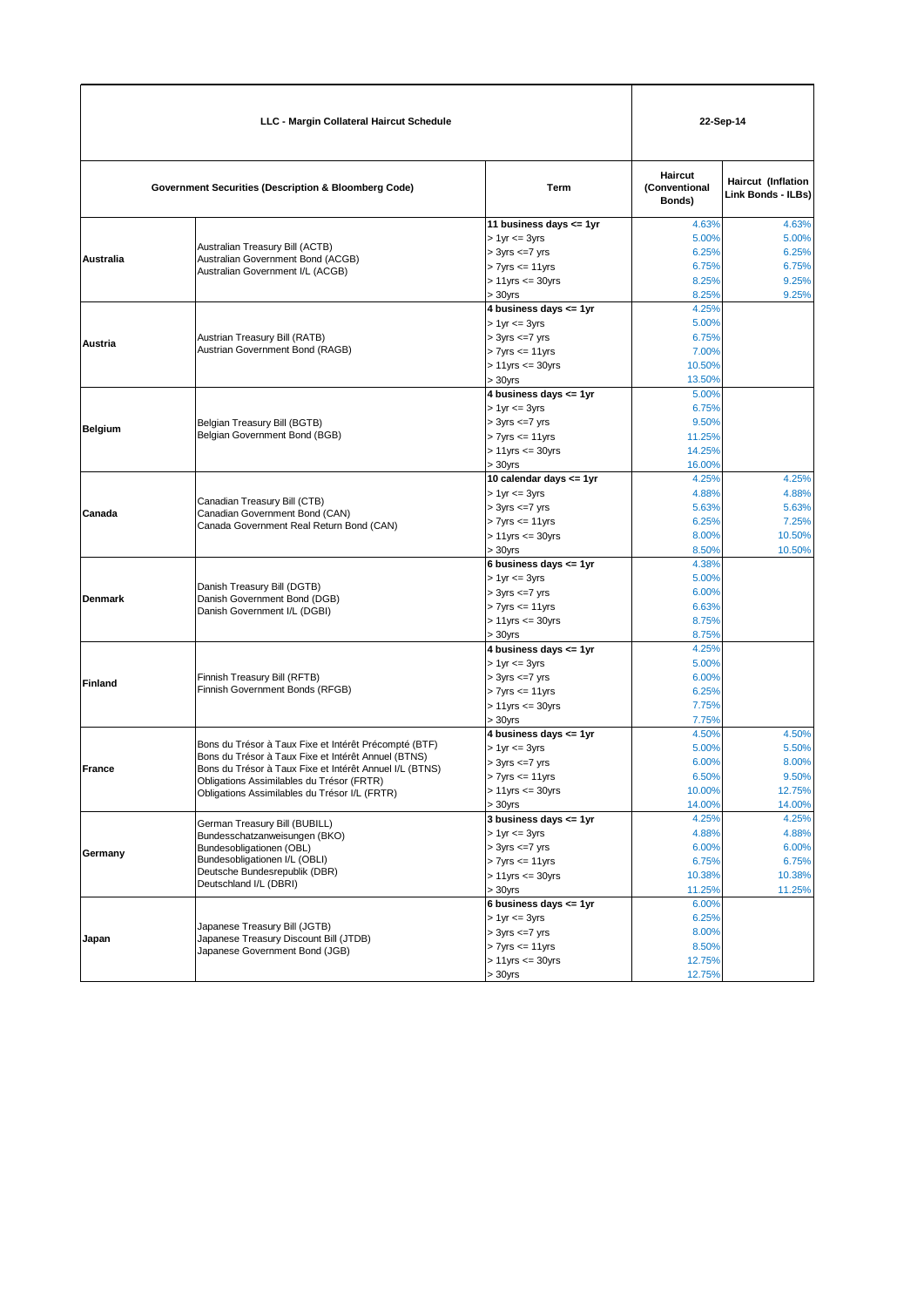| <b>Government Securities (Description &amp; Bloomberg Code)</b> |                                                                                                                           | <b>Term</b>                | Haircut<br>(Conventional<br>Bonds) | <b>Haircut (Inflation</b><br>Link Bonds - ILBs) |
|-----------------------------------------------------------------|---------------------------------------------------------------------------------------------------------------------------|----------------------------|------------------------------------|-------------------------------------------------|
|                                                                 |                                                                                                                           | 5 business days $\leq$ 1yr | 4.50%                              |                                                 |
|                                                                 |                                                                                                                           | $> 1$ yr $\leq$ 3yrs       | 5.25%                              |                                                 |
|                                                                 | Luxembougois Government Bonds (LGB)                                                                                       | $> 3yrs \leq -7yrs$        | 6.00%                              |                                                 |
| Luxembourg                                                      |                                                                                                                           | $> 7yrs \leq 11yrs$        | 6.88%                              |                                                 |
|                                                                 |                                                                                                                           | $> 11$ yrs $<= 30$ yrs     | 10.25%                             |                                                 |
|                                                                 |                                                                                                                           | $> 30$ yrs                 | 10.25%                             |                                                 |
|                                                                 |                                                                                                                           | 10 business days <= 1yr    | 4.25%                              |                                                 |
|                                                                 |                                                                                                                           | $> 1$ yr $\leq$ 3yrs       | 4.88%                              |                                                 |
| <b>Netherlands</b>                                              | Dutch Treasury Certificate (DTB)                                                                                          | $> 3yrs \leq -7yrs$        | 6.00%                              |                                                 |
|                                                                 | Dutch Government Bond (NETHER)                                                                                            | $> 7$ yrs $\leq 11$ yrs    | 6.25%                              |                                                 |
|                                                                 |                                                                                                                           | $> 11$ yrs $<= 30$ yrs     | 10.75%                             |                                                 |
|                                                                 |                                                                                                                           | $> 30$ yrs                 | 11.75%                             |                                                 |
|                                                                 |                                                                                                                           | 9 business days <= 1yr     | 4.25%                              |                                                 |
|                                                                 |                                                                                                                           | $> 1$ yr $\leq$ 3yrs       | 5.25%                              |                                                 |
| Norway                                                          | Norwegian Treasury Bill (NGTB)                                                                                            | $> 3yrs \leq -7yrs$        | 6.25%                              |                                                 |
|                                                                 | Norwegian Government Bond (NGB)                                                                                           | $> 7$ yrs $\leq 11$ yrs    | 7.75%                              |                                                 |
|                                                                 |                                                                                                                           | $> 11$ yrs $<= 30$ yrs     | 8.00%                              |                                                 |
|                                                                 |                                                                                                                           | $> 30$ yrs                 | 8.00%                              |                                                 |
|                                                                 |                                                                                                                           | 4 business days <= 1yr     | 4.13%                              | 4.13%                                           |
|                                                                 | Swedish Treasury Bill (SWTB)<br>Swedish Government Bond (SGB)<br>Swedish Government I/L (SGBI)                            | $> 1$ yr $\leq$ 3yrs       | 5.00%                              | 5.75%                                           |
| Sweden                                                          |                                                                                                                           | $> 3yrs \leq -7yrs$        | 6.50%                              | 6.50%                                           |
|                                                                 |                                                                                                                           | $> 7yrs \leq 11yrs$        | 6.88%                              | 6.88%                                           |
|                                                                 |                                                                                                                           | $> 11$ yrs $<= 30$ yrs     | 8.13%                              | 8.50%                                           |
|                                                                 |                                                                                                                           | $> 30$ yrs                 | 8.13%                              | 8.50%                                           |
|                                                                 |                                                                                                                           | 9 business days <= 1yr     | 4.25%                              | 4.25%                                           |
|                                                                 | United Kingdom Treasury Bill (UKTB)<br>United Kingdom Gilt (UKT)<br>United Kingdom Index Linked Gilt (UKTI)               | $> 1$ yr $\leq$ 3yrs       | 5.00%                              | 5.00%                                           |
| <b>United Kingdom</b>                                           |                                                                                                                           | $> 3yrs \leq -7yrs$        | 6.25%                              | 7.50%                                           |
|                                                                 |                                                                                                                           | $> 7yrs \leq 11yrs$        | 7.00%                              | 9.25%                                           |
|                                                                 |                                                                                                                           | $> 11$ yrs $<= 30$ yrs     | 9.50%                              | 12.50%                                          |
|                                                                 |                                                                                                                           | $> 30$ yrs                 | 11.50%                             | 12.50%                                          |
| <b>United States</b>                                            |                                                                                                                           | 3 business days <= 1yr     | 0.25%                              | 0.25%                                           |
|                                                                 | United States Treasury Bill (B)<br>United States Treasury Bond (T)<br>United States Treasury Inflation Indexed Bond (TII) | $> 1$ yr $<= 3$ yrs        | 1.38%                              | 1.38%                                           |
|                                                                 |                                                                                                                           | $> 3yrs \leq -7yrs$        | 2.75%                              | 3.50%                                           |
|                                                                 |                                                                                                                           | $> 7$ yrs $\leq 11$ yrs    | 3.50%                              | 5.25%                                           |
|                                                                 |                                                                                                                           | $> 11$ yrs $<= 30$ yrs     | 6.75%                              | 10.25%                                          |
|                                                                 |                                                                                                                           | $> 30$ yrs                 | 6.75%                              | 10.25%                                          |